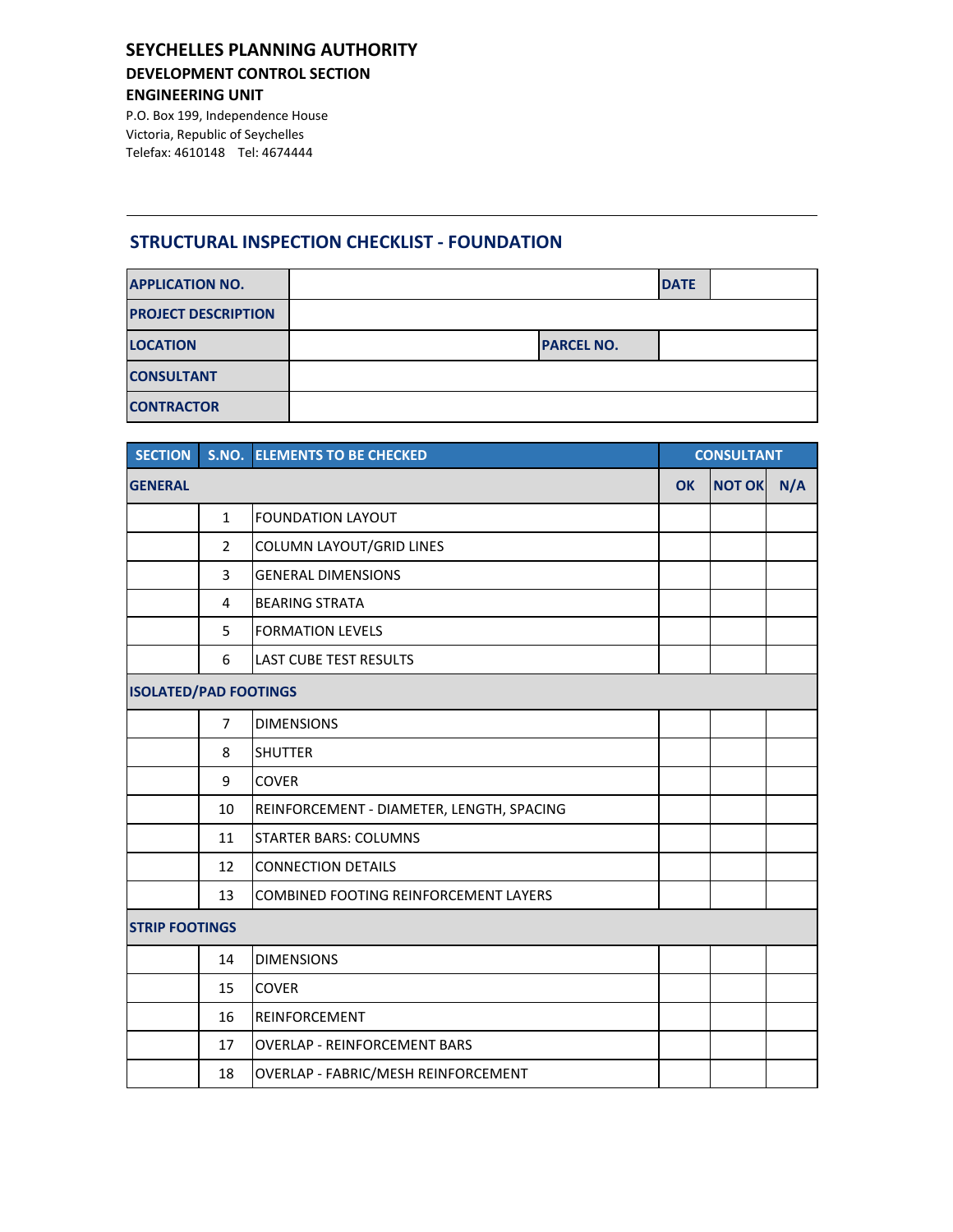## **SEYCHELLES PLANNING AUTHORITY DEVELOPMENT CONTROL SECTION**

#### **ENGINEERING UNIT**

P.O. Box 199, Independence House Victoria, Republic of Seychelles Telefax: 4610148 Tel: 4674444

| <b>STRAP/GROUND BEAMS</b> |    |                                             |  |  |  |  |
|---------------------------|----|---------------------------------------------|--|--|--|--|
|                           | 19 | <b>DIMENSIONS</b>                           |  |  |  |  |
|                           | 20 | <b>COVER</b>                                |  |  |  |  |
|                           | 21 | REINFORCEMENT                               |  |  |  |  |
|                           | 22 | REINFORCEMENT LAYERS                        |  |  |  |  |
|                           | 23 | <b>OVERLAP - REINFORCEMENT BARS</b>         |  |  |  |  |
|                           | 24 | STIRRUP/LINK SPACING                        |  |  |  |  |
| <b>TIE BEAMS</b>          |    |                                             |  |  |  |  |
|                           | 25 | <b>DIMENSIONS</b>                           |  |  |  |  |
|                           | 26 | <b>COVER</b>                                |  |  |  |  |
|                           | 27 | REINFOCEMENT                                |  |  |  |  |
|                           | 28 | REINFORCEMENT LAYERS                        |  |  |  |  |
|                           | 29 | <b>OVERLAP - REINFORCEMENT BARS</b>         |  |  |  |  |
|                           | 30 | STIRRUP/LINK SPACING                        |  |  |  |  |
| <b>COLUMNS</b>            |    |                                             |  |  |  |  |
|                           | 31 | <b>DIMENSIONS</b>                           |  |  |  |  |
|                           | 32 | <b>COVER</b>                                |  |  |  |  |
|                           | 33 | REINFORCEMENT                               |  |  |  |  |
|                           | 34 | OVERLAP LENGTH - LEG, LONGITUDINAL BARS     |  |  |  |  |
|                           | 35 | <b>CONNECTION DETAILS</b>                   |  |  |  |  |
|                           | 36 | STIRRUP/LINK SPACING                        |  |  |  |  |
| <b>RAFT</b>               |    |                                             |  |  |  |  |
|                           | 37 | <b>DIMENSIONS</b>                           |  |  |  |  |
|                           | 38 | COVER                                       |  |  |  |  |
|                           | 39 | REINFORCEMENT - DIAMETER, LENGTH, SPACING   |  |  |  |  |
|                           | 40 | STARTER BARS - COLUMN, STAIRWAY, SHEAR WALL |  |  |  |  |
|                           | 41 | CHAIRS/STOOLS                               |  |  |  |  |
|                           | 42 | <b>CONNECTION DETAILS</b>                   |  |  |  |  |
|                           | 43 | EXTRA BARS - DIAMETER, LENGTH, COVER        |  |  |  |  |